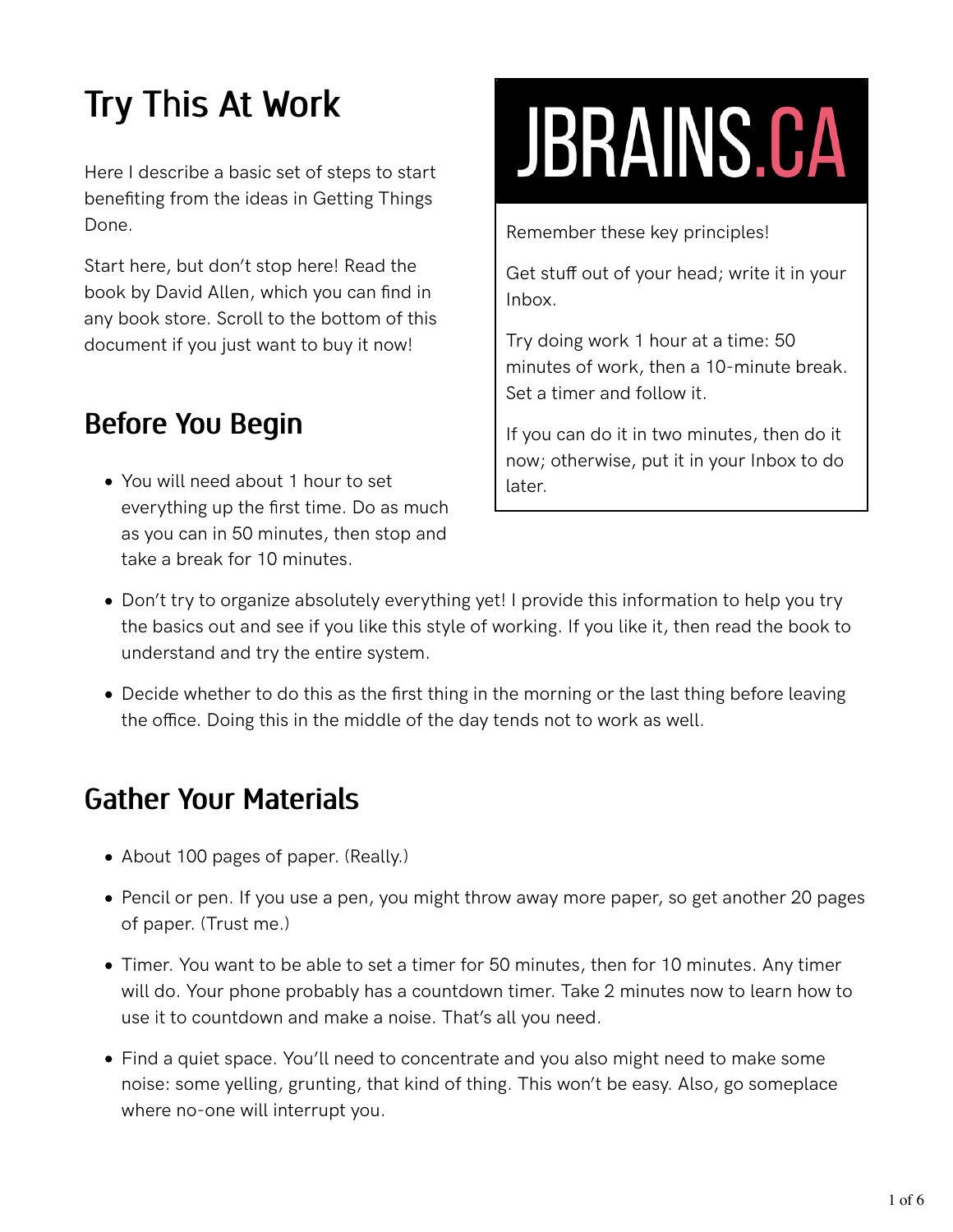Now set your timer for 50 minutes and go.

#### Part 1: Collect

In this part, you get your backlog of work out of your head. Please don't limit this to "work" work: include everything you have committed to do, have decided to do, and want to do, whether it's part of your day job, your home life, or your hobbies.

#### Follow these steps

- 1. Get projects out of your head. A project is any outcome you want that requires multiple steps to achieve. Yes, even if it's only 3 steps. Yes, even if it's only 2 steps. When a project comes into your head, write it at the top of its own page. Do this for all the projects in your head, writing one project on each page. Don't worry about getting this perfectly right; focus on getting this out of your head so that you can focus on the next step. Now you have 30-100 pages, each one with the name of a single project at the top. You might need to get more paper.
- 2. Get next actions out of your head. Start at the top of your stack of projects, and for each project, write down one and only one action that takes a step towards completing it. Please do not write down more than one action yet, because that could take hours! Your goal right now is to identify a next action for every project. Don't worry about getting this perfectly right. If you realize that you really need to do something else before a next action, you can fix that later. For now, focus on getting this out of your head so that you can focus on the next step. Now you have 30-100 pages, each one with the name of a single project at the top, and a single next action underneath. You might need to get a few more pages of paper.
- 3. Start your Inbox. Take a new page and write "Inbox" at the top. You will use this later.

#### Part 2: Process

In this simplified version of Getting Things Done, you won't do too much processing, but you will have a little bit to do.

1. Apply the Two-Minute Rule. Look through your next actions for anything that you feel very certain that you can finish in two minutes, and put those pages in a little pile. You might have an empty pile; that's OK. Now look at the pile again. Are you absolutely sure that you can finish each of those next actions in two minutes? Now is a good time to put some of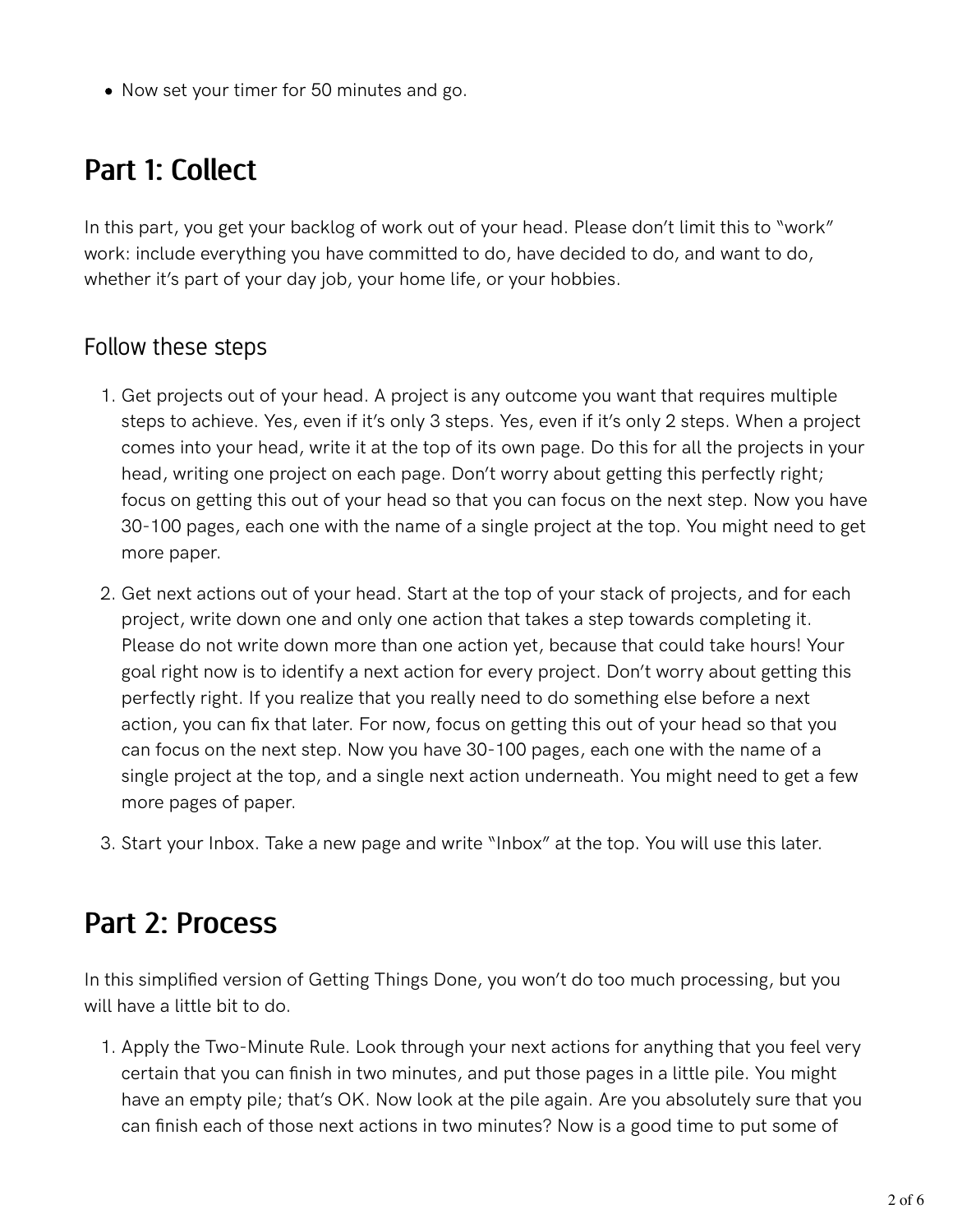those items back in the general pile of projects; that's OK. Now you have a small pile of 0-10 projects, each with a single next action that you can finish in two minutes. This is the top of your "do today" (or "do tomorrow" if it's already close to quitting time) list.

Surprisingly, that's all you need to process for the moment. You might do a little more, a little later.

#### Part 3: Organize

For now, with this simplified system, you'll only organize your immediate work, but that shouldn't bother you, since you probably already have enough immediate work that needs organizing.

- 1. Scan for the most urgent work. Look for next actions that are due today. Look through the remaining next actions for anything that is due today. Something is due today only if someone else needs the result of that action today. Put those pages in a small pile. You might have an empty pile; take 10 seconds to celebrate. Now look at the pile again. Are you absolutely sure that you absolutely must finish those next actions today? (If nobody needs the result of that action, then why do you need to do it today? What bad thing happens if you don't do it today?) Now is a good time put some of those items back in the general pile of projects. Now you have a small pile of 0-5 projects, each with a single next action that you absolutely have to finish today. Put this pile at the bottom of your "do today" list, after the Two-Minute actions.
- Look for satisfying work. Look for one more thing that you want to finish today. Of all the 2. next actions you have left, I bet you have one that takes more than two minutes, and isn't due today, but that you really, really want to finish today. Only pick one. You don't have to pick the absolute most urgent, the absolute most important, you have to pick the one that you will feel best about finishing or the one that you will feel worst about delaying. Now you have the One More Thing that you want to finish today. Put this at the bottom of your "do today" list, after the Due Today actions.

#### Part 4: Do

Now that you've practised some of the basic steps of collecting, processing, and organizing work, get to work!

- 1. Put your organized stack of next actions within reach.
- 2. Set an alarm for 30 minutes before you intend to leave the office for the day. You'll need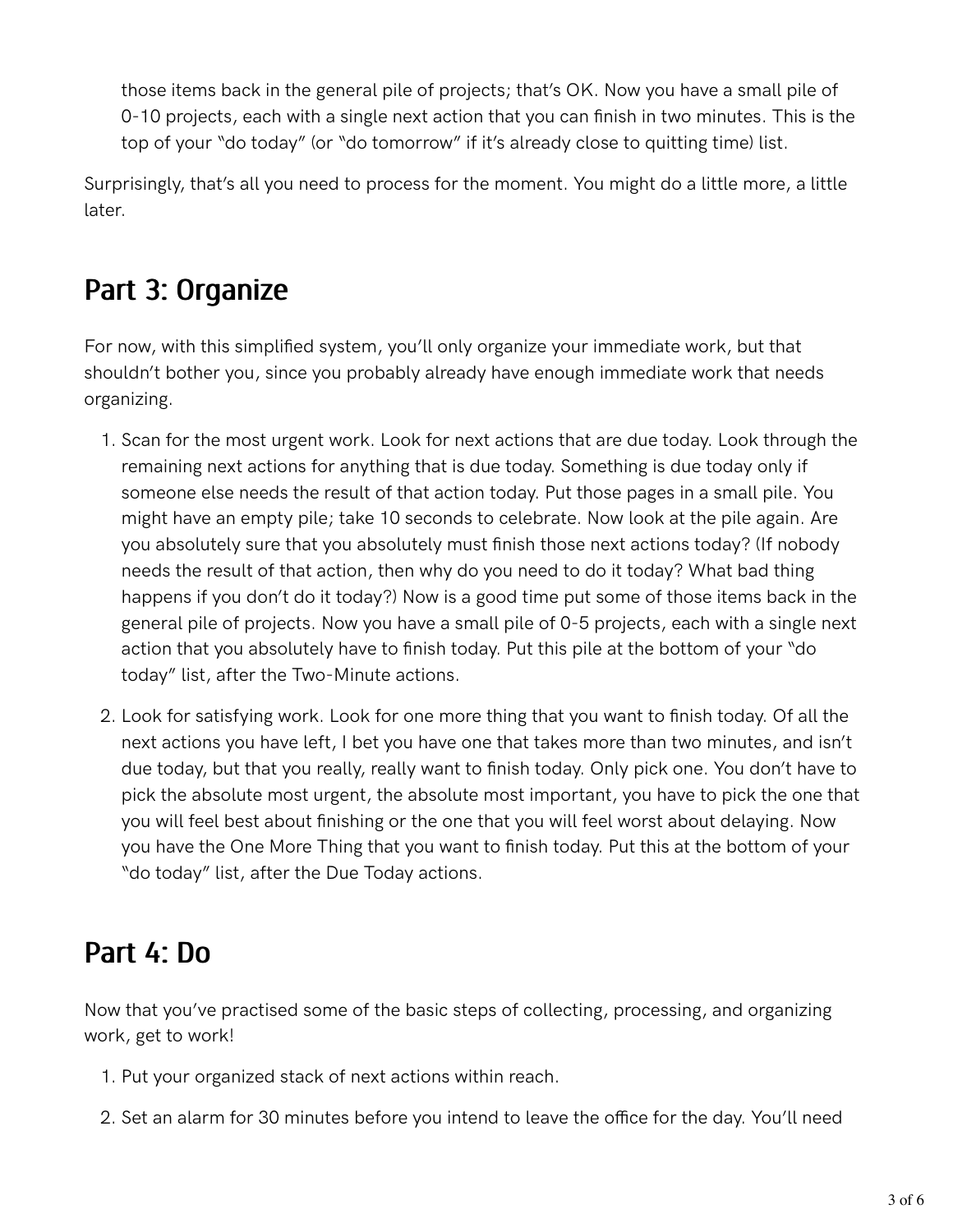this later.

- 3. Set a timer for 50 minutes. (I know: a pomodoro is only 25 minutes. If you already feel comfortable at that rhythm, then do that instead.)
- Take the first next action, which might be the first Two-Minute task, the first Due Today 4. task, but probably not your One More Thing. (Do the urgent and tiny things first.) Do it until it's done or the timer tells you to stop.
- When the timer tells you to stop, take a 10-minute break. During your break, get up and 5. walk around; it's important for your health—you know, your primary source of energy to get things done. (Sitting is the new smoking, you know.)
- 6. Continue to alternate 50-minute working sessions with 10-minute breaks.
- When you finish a next action, ask yourself, Have I finished this project? If you have 7. finished it, then throw that project's page away (rip it in half, at least); if you know that there's more work to do, then write the new next action on the project page. Don't work on this new next action yet, unless you're very, very sure it will take only two minutes! Finish all the Two-Minute, Due Today and One More Thing actions first.
- 8. If your stack of work runs out before the day ends, then scan your pile of remaining next actions, pick one, then do it. When you finish it, ask yourself whether you've finished the project yet. Repeat.
- 9. Stop when your "I intend to leave the office for the day" alarm sounds. You'll need to do a little collecting and processing before you go home, and it can take a surprising amount of time.

#### Rules for Completing Next Actions

I've written these rules for novice practitioners. If you prefer to treat them as guidelines, then feel free to do that.

- Alternate 50 minutes of working and a 10-minute break. (If you prefer a diferent rhythm, use it, but if you're not sure, try this.)
	- Take your lunch break as usual.
- When you're working on a task, minimize obvious distractions.
	- If something pops into your head, then write it quickly in your Inbox, then stop thinking about it and get back to the task at hand.
	- If someone interrupts you, apply the Two-Minute Rule. If you can't do what they need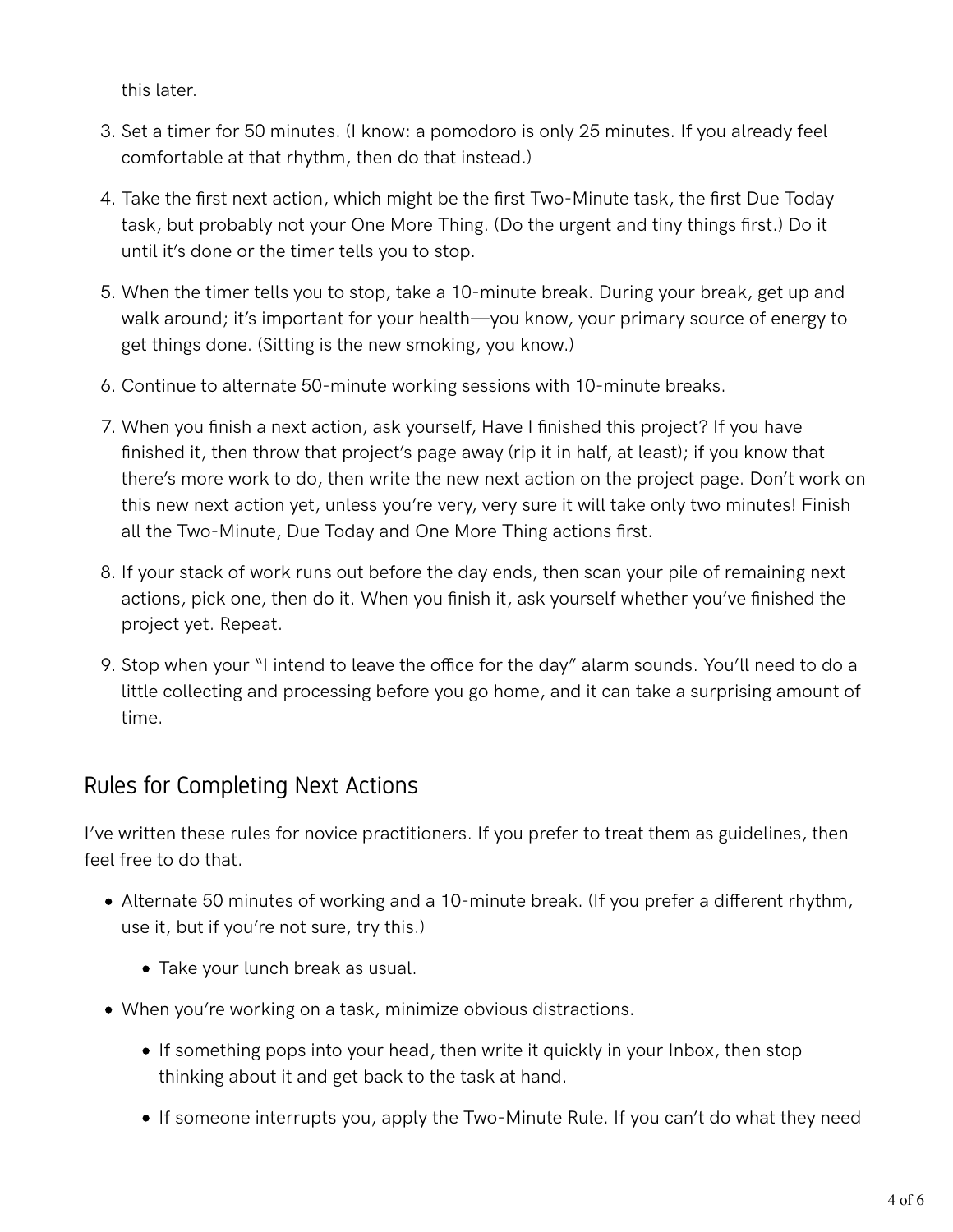in two minutes, then write it quickly in your Inbox. Ask the person, If I can't finish this today, then how does that afect you? Often it's no big deal, and you can defer it to later. If the person's need sounds compelling, then add it to your Due Today pile, otherwise leave it in your Inbox.

When it's time to take a break, take a real break. Don't check email; don't process your Inbox; don't work on a task. Get up, move around, talk to someone.

When it's 30 minutes before you intend to leave the office for the day, collect more work for tomorrow:

- Check your email inbox, accept meeting requests, mark emails that need you to respond to, write down new tasks in your Inbox.
	- Process your Inbox.
	- Mark Two-Minute items, which you'll do tomorrow.
	- Move other items into new or existing project pages. You might now have two or three next actions for a project; don't worry about that, but don't add more.
	- As you process each item in the Inbox, cross it off in your Inbox.
	- When your Inbox is empty, you're done!

#### **Summary**

I have presented the basics of Getting Things Done. With these steps, you can start taking more control over your work. If you follow these steps, you will notice two things: you have a lot of little things to do, and you can focus better on doing them. Don't stop here.

- 1. Read the book Getting Things Done to learn more about the system, how it works, and the psychological benefits of it.
- 2. Implement the system as fully as you can for two weeks.
- 3. Ask me, or your colleagues, for help. Tell your colleagues about how you're reorganizing your work and how that should benefit them. Invite others to do this with you. Compare your experiences.
- 4. Don't expect everything to go perfectly from today; some of the benefits come quickly, and others take time. Building your trusted system will take time. Let it happen.